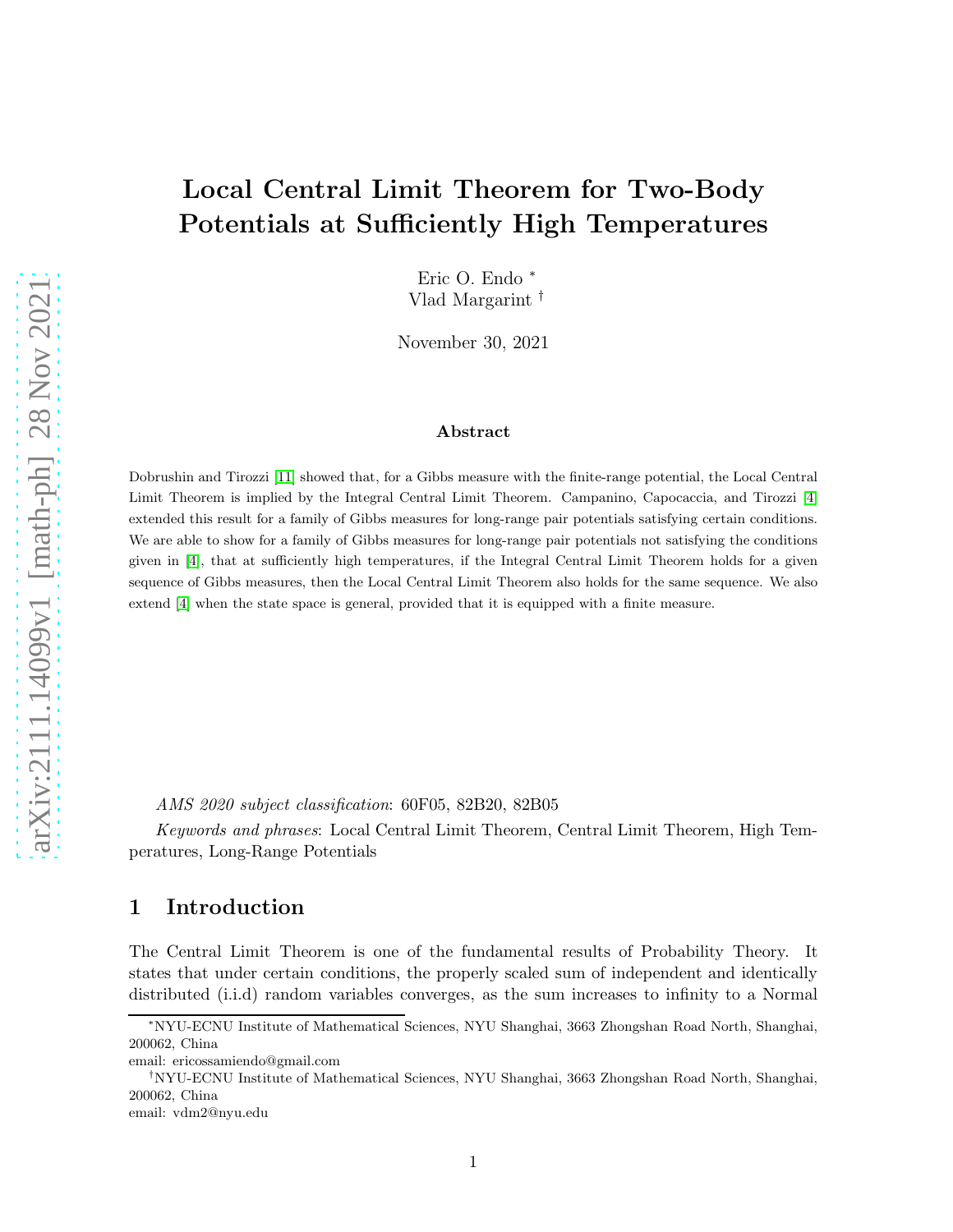random variable. However, one aspect that is missing from the Central Limit Theorem is, for instance, the rate of convergence to the limiting Normal distribution. One way to generalize the Central Limit Theorem is the celebrated Berry-Esseen Theorem [\[2,](#page-9-1) [13\]](#page-10-1) that provides a more qualitative statement, namely providing the rate at which the convergence takes place.

The Central Limit Theorem was studied for random fields generated by models coming from Statistical Mechanics (see [\[3,](#page-9-2) [6,](#page-9-3) [7,](#page-10-2) [8,](#page-10-3) [20,](#page-10-4) [21,](#page-10-5) [22,](#page-10-6) [24,](#page-10-7) [26,](#page-11-0) [27,](#page-11-1) [28,](#page-11-2) [29,](#page-11-3) [30,](#page-11-4) [33,](#page-11-5) [34\]](#page-11-6) for various techniques of proof). The fact that the Central Limit Theorem holds for models satisfying the FKG inequality and that have a finite susceptibility was proved in [\[32\]](#page-11-7), extending the work in  $[31]$  that was considering only monotonic functionals of the random variables. Künsch studied the model in more generality in [\[23\]](#page-10-8), and he provided applications of the Central Limit Theorem and the second derivative of the pressure. That work provides an example on which it is known that the Central Limit Theorem holds in more generality than the case of discrete-valued spins considered in [\[4\]](#page-9-0). Moreover, Central Limit Theorems for the Ising ferromagnet in two or more dimensions are obtained in [\[18,](#page-10-9) [19,](#page-10-10) [25,](#page-11-9) [35\]](#page-11-10).

Local Central Limit Theorems are also a way to provide a more refined result than the Central Limit Theorem. Their importance in Statistical Mechanics was noticed in the study of a family of models (see  $[4, 5, 9, 11]$  $[4, 5, 9, 11]$  $[4, 5, 9, 11]$  $[4, 5, 9, 11]$ ) in which the authors prove that assuming the Central Limit Theorem holds for a random field defined on  $\mathbb{Z}^d$ , then the Local Central Limit Theorem will hold as well. In particular, in [\[11\]](#page-10-0) the authors proved it for the short-range potentials, while  $[4]$  showed it for a family of long-range potentials. Local Central Limit Theorems are important in Statistical Mechanics since, with their help, one can deduce the equivalence of the Canonical Ensemble and the Grand-Canonical Ensemble for spin systems and for particle systems (see [\[11,](#page-10-0) [5\]](#page-9-4) for more details).

In this paper, we consider a sufficiently high temperature regime, and we prove that for Gibbs fields with spins taking values in a measurable set E, equipped with a measure  $\lambda$ , with the condition  $\lambda(E) < \infty$ , for which the Central Limit Theorem is satisfied, then the Local Central Limit Theorem also holds. Our result complements [\[4\]](#page-9-0) where some families of absolutely summable long-range potentials that fail the condition in [\[4\]](#page-9-0) still satisfy the result at sufficiently high temperatures. We also extend [\[4\]](#page-9-0) where only discrete value spins are considered.

Our proof is similar to the proof in [\[4\]](#page-9-0). It uses the study of the characteristic functions of the random field for small and big values of the parameter. The analysis of these cases is done in two separate lemmas in Section 4 that use different techniques. They both rely on the analysis of the cluster expansion done in Section 3.

As an application of our main result, we consider the one-dimensional long-range Ising models with polynomially decaying interaction  $J_{xy} = |x - y|^{-2+\alpha}$ , with  $0 \le \alpha < 1$ . Because of this particular long-range interaction, these models undergo a phase transition at low temperatures, and the conditions in [\[4\]](#page-9-0) fail for them. As a second application of our main result, we have obtained that for the models considered in [\[23\]](#page-10-8) for which the Central Limit Theorem holds, we have that the Local Central Limit Theorem holds as well at sufficiently high temperatures.

The paper is divided into the following sections. Section 1 is the Introduction. Section 2 introduces the models, the Local Central Limit Theorem, our main result, and some applications. In Section 3, we perform the cluster expansion corresponding to our model and obtain the absolute convergence of the corresponding series. In Section 4, we prove our main result.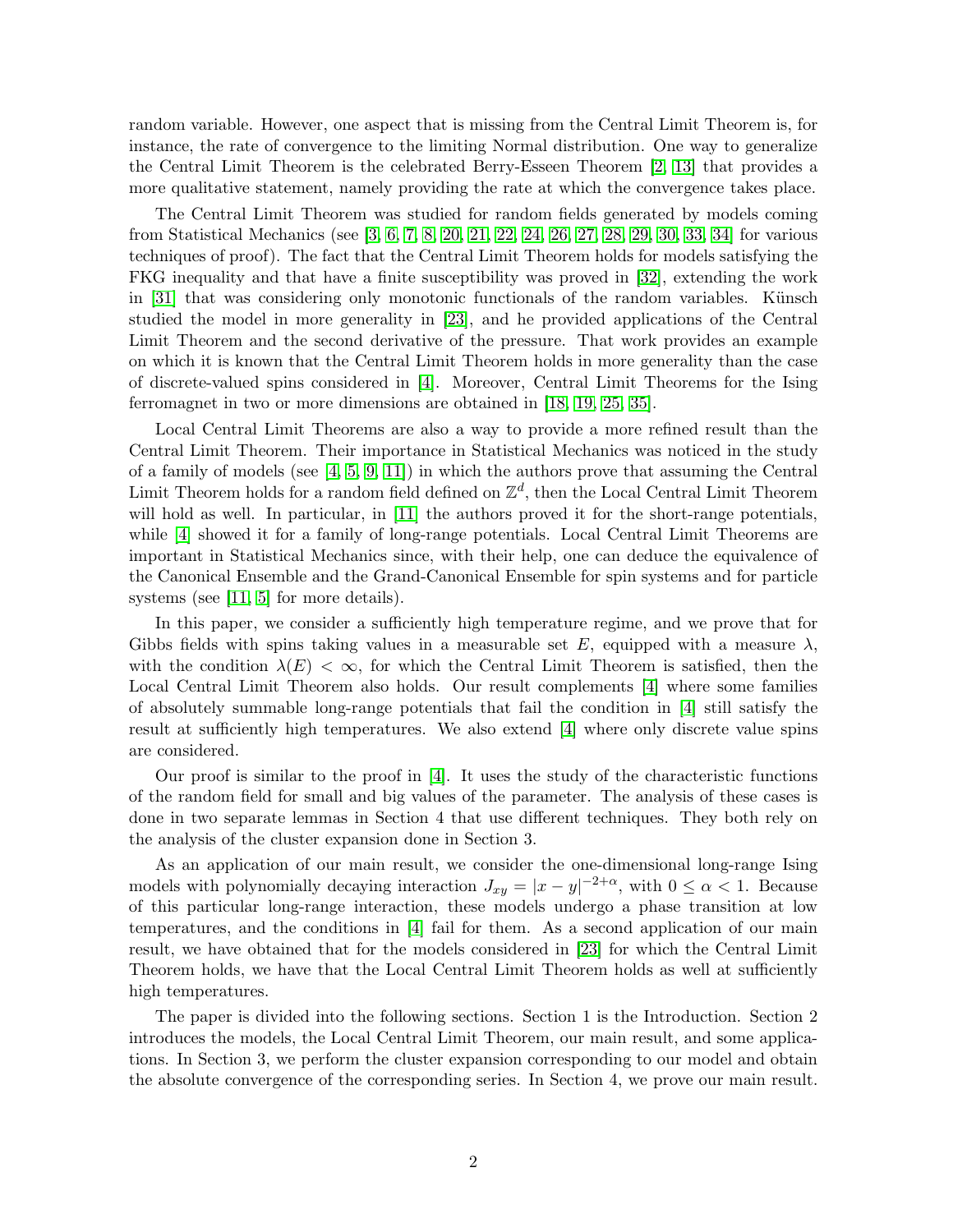# 2 The Models

### 2.1 Definitions and Notations

We consider the lattice set  $S = \mathbb{Z}^d$ . The *state space*  $(E, \mathscr{E}, \lambda)$  is a measurable space equipped with a finite measure  $\lambda$ . Let  $\Omega = E^{\mathbb{Z}^d}$  and  $(\Omega, \mathscr{F})$  be the *configuration space*, where  $\mathscr{F}$  is the σ-algebra generated by the cylinder sets. We use the notation  $\Lambda \Subset \mathbb{Z}^d$  to denote that  $\Lambda$  is a finite set on  $\mathbb{Z}^d$ . For  $\Lambda \Subset \mathbb{Z}^d$ , let  $\mathscr{F}_{\Lambda}$  be the smallest  $\sigma$ -algebra on  $\Omega$  containing  $\{\sigma_{\Delta} \in A\}$  over all  $\Delta \subset \Lambda, A \in \mathscr{E}^{\Delta}$ .

For a fixed  $x, y \in \mathbb{Z}^d$  with  $x \neq y$ , the  $\mathscr{F}_{\{x,y\}}$ -measurable function  $\Phi_{\{x,y\}} : \Omega \to \mathbb{R}$  is called potential. We say that a potential is absolutely summable if

<span id="page-2-0"></span>
$$
\|\Phi\| := \sup_{\substack{x \in \mathbb{Z}^d \\ y \neq x}} \sum_{\substack{y \in \mathbb{Z}^d \\ y \neq x}} \|\Phi_{\{x,y\}}\| < \infty,\tag{2.1}
$$

where  $\|\cdot\|$  denotes the sup-norm. We also assume that the potentials are translation-invariant.

Define the *Hamiltonian* on a finite set  $\Lambda$  with boundary condition  $\omega \in \Omega$  by

$$
H_\Lambda^\omega(\sigma) = \sum_{\substack{x,y \in \Lambda \\ x \neq y}} \Phi_{\{x,y\}}(\sigma) + \sum_{\substack{x \in \Lambda \\ y \notin \Lambda}} \Phi_{\{x,y\}}(\sigma_\Lambda \omega_{\Lambda^c}),
$$

where the configuration  $((\sigma_{\Lambda}\omega_{\Lambda^c})_x)_{x\in\mathbb{Z}^d}$  means

$$
(\sigma_{\Lambda}\omega_{\Lambda^c})_x = \begin{cases} \sigma_x, & x \in \Lambda \\ \omega_x, & x \notin \Lambda \end{cases}
$$

For each  $A \in \mathscr{F}_{\Lambda}$  and  $\omega \in \Omega$ , we define the *finite volume Gibbs measure* with boundary condition  $\omega$  and inverse temperature  $\beta > 0$  by

$$
\mu_{\Lambda,\beta}^{\omega}\left(\sigma\right) = \frac{e^{-\beta H_{\Lambda}^{\omega}\left(\sigma\right)}}{Z_{\Lambda,\beta}^{\omega}},
$$

where  $Z^{\omega}_{\Lambda,\beta}$  is the *partition function* given by

$$
Z^{\omega}_{\Lambda,\beta} = \int_{E^{\Lambda}} e^{-\beta H^{\omega}_{\Lambda}(\sigma)} \prod_{x \in \Lambda} \lambda(d\sigma_x).
$$

### 2.2 Local Central Limit Theorem

Consider  $f : \Omega \to \mathbb{Z}$  be a  $\mathscr{F}_0$ -measurable function, where 0 is the origin of the lattice  $\mathbb{Z}^d$ . We assume that f is not almost-surely constant, i.e., for every  $m \in \mathbb{R}$ , we have  $\lambda(f^{-1}(m)) < \lambda(E)$ . For each  $x \in \mathbb{Z}^d$ , define  $\theta_x : \Omega \to \Omega$  be the shift operator  $(\theta_x \sigma)_y = \sigma_{x+y}$ , for all  $y \in \mathbb{Z}^d$ .

For a finite cube  $\Lambda_k \in \mathbb{Z}^d$  given by  $\Lambda_k = [-k, k]^d$ , define, for a fixed  $\sigma \in \Omega$ ,

$$
S_k(f) = \sum_{x \in \Lambda_k} f \circ \theta_x(\sigma) \quad \text{and} \quad \bar{S}_k(f) = \frac{S_k(f) - \mu_{\Lambda_k, \beta}^{\omega}(S_k(f))}{\sqrt{D_k}},\tag{2.2}
$$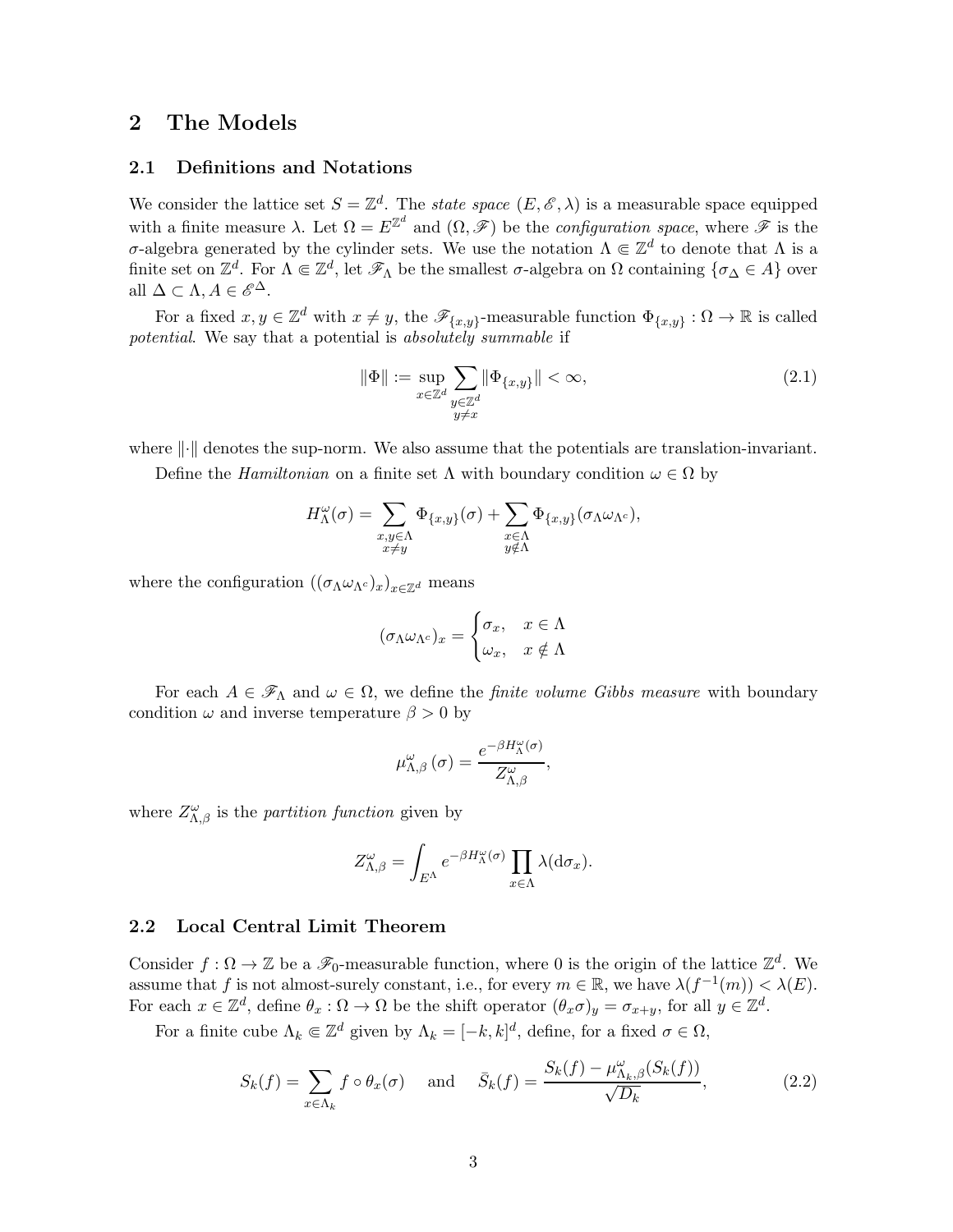where  $D_k = D_k(f) = \mu_{\Lambda_k,\beta}^{\omega}((S_k(f) - \mu_{\Lambda_k,\beta}^{\omega}(S_k(f)))^2)$  denotes the variance of  $S_k(f)$ . For simplicity, we will use the notations  $S_k = \tilde{S}_k(f)$  and  $\bar{S}_k = \bar{S}_k(f)$ .

For a sequence of increasing cubes  $(\Lambda_k)_{k\geq 1}$  in  $\mathbb{Z}^d$ , and for a sequence of boundary conditions  $(\omega_k)_{k\geq 1}$ , we say that the *f*-integral central limit theorem holds for the sequence  $(\mu_{\Lambda_k,\beta}^{\omega_k})_{k\geq 1}$  if the following three conditions are satisfied:

- (i)  $\lim_{k\to\infty} D_k/|\Lambda_k| = \alpha$ ,
- (ii)  $\alpha > 0$ ,
- (iii) For every  $\tau \in \mathbb{R}$ ,

$$
\lim_{k \to \infty} \mu_{\Lambda_k, \beta}^{\omega_k} (\bar{S}_k \le \tau) = \frac{1}{\sqrt{2\pi}} \int_{-\infty}^{\tau} e^{-z^2/2} dz.
$$
 (2.3)

We say that the *f*-local central limit theorem holds for the sequence of Gibbs measures  $(\mu^{\omega_k}_{\Lambda_k,\beta})_{k\geq 1}$  if the conditions (i) and (ii) are satisfied, and

$$
\lim_{k \to \infty} \sup_{p \in \mathbb{Z}} \left| \sqrt{D_k} \mu_{\Lambda_k, \beta}^{\omega_k}(S_k = p) - \frac{1}{\sqrt{2\pi}} \exp\left(-\frac{(p - \mu_{\Lambda_k, \beta}^{\omega_k}(S_k))^2}{2D_k}\right) \right| = 0. \tag{2.4}
$$

Our main result is the following.

<span id="page-3-0"></span>**Theorem 1.** Suppose that  $\Phi$  is a translation invariant and absolutely summable potential,  $f: \Omega \to \mathbb{Z}$  is a bounded, non-almost-surely constant,  $\mathscr{F}_0$ -measurable function. Assume one of the following conditions,

(1) the potential  $\Phi$  satisfies

<span id="page-3-1"></span>
$$
\sum_{\substack{x \in \mathbb{Z}^d \\ x \neq 0}} ||\Phi_{\{x,0\}}||^{1/2} < \infty.
$$
\n(2.5)

(2) the inverse temperature  $\beta$  is sufficiently small.

If the f-integral central limit theorem holds for a given sequence of Gibbs measures  $(\mu_{\Lambda_k,\beta}^{\omega_k})_{k\geq 1}$ , then the f-local central limit theorem holds for the same sequence of Gibbs measures.

The item  $(1)$  from Theorem [1](#page-3-0) is an extension of the result in [\[4\]](#page-9-0), in the sense that we extend the result for a general two-body potentials and a general state space provided with a finite measure. Note that there are absolutely summable potentials for which the condition [\(2.5\)](#page-3-1) fails, for instance, the long-range Ising model (see Section [2.3\)](#page-4-0). We are able to show that the result in [\[4\]](#page-9-0) is still true when we assume sufficiently high temperatures.

Remark: For the many-body interaction potential case, we believe that the absolute summability condition should be replaced with the condition in the respective norm for the convergence of the corresponding cluster expansion (see [\[16,](#page-10-11) [20\]](#page-10-4)). We expect that Theorem 2 holds true at sufficiently high temperatures for the many-body interaction potential.

We are not going to show the proof when the item (1) of Theorem [1](#page-3-0) is assumed, since the proof follows exactly the same as in [\[4\]](#page-9-0). Thus, the next sections contain the proof of the main result when the item (2) of Theorem [1](#page-3-0) is assumed.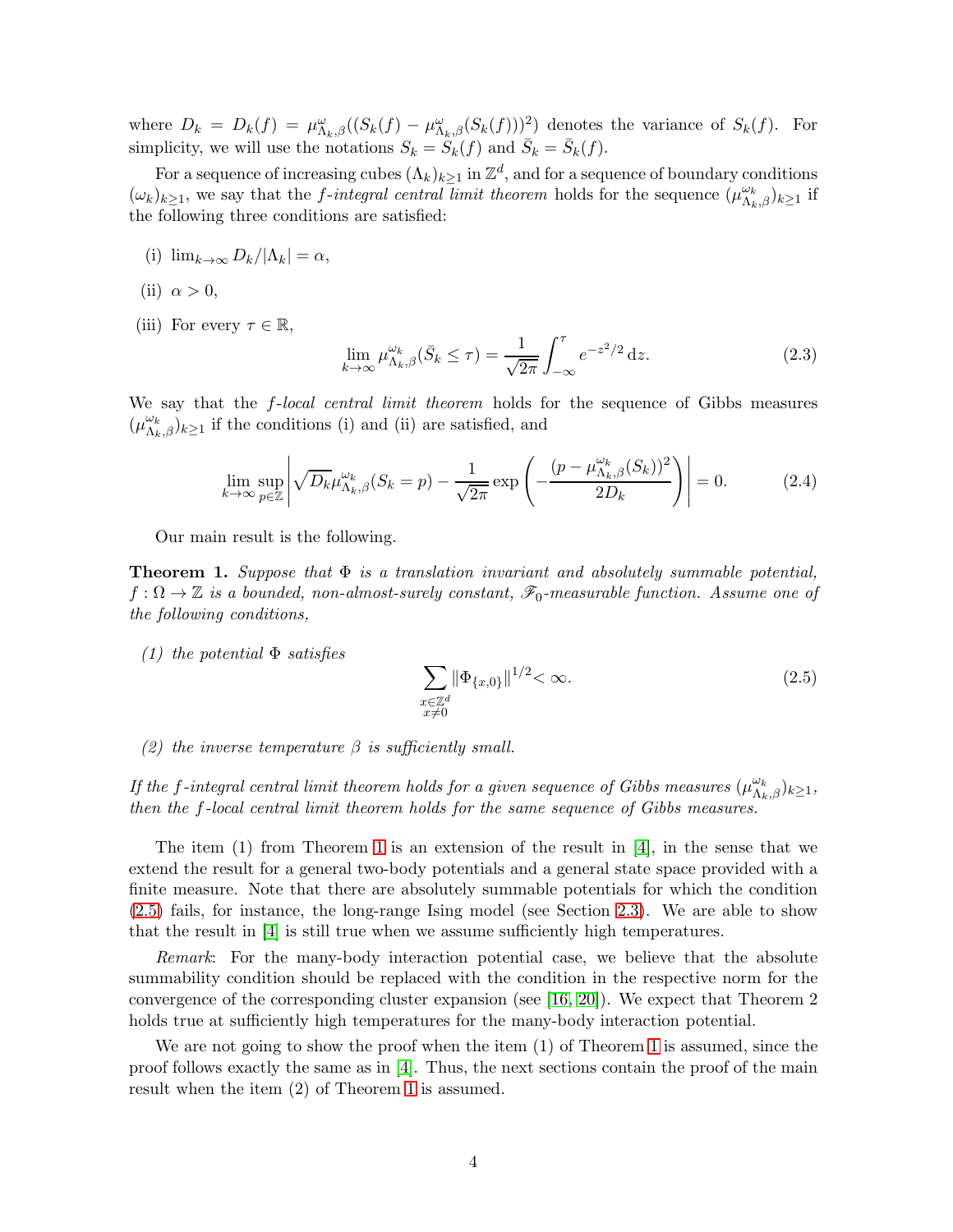### <span id="page-4-0"></span>2.3 Applications

Before the proof of Theorem [1,](#page-3-0) let us present some applications.

#### 2.3.1 Long-Range Ising Model

Let  $\Omega = \{-1,1\}^{\mathbb{Z}}$  be the set of configurations  $\sigma = (\sigma_x)_{x \in \mathbb{Z}}$  on  $\mathbb{Z}$ . The Hamiltonian in a finite set  $\Lambda$  with boundary condition  $\omega$  is given by

$$
H_{\Lambda}^{\omega}(\sigma) = -\sum_{\substack{\{x,y\}\subset\Lambda\\x\neq y}} J(|x-y|) \sigma_x \sigma_y - \sum_{\substack{x\in\Lambda\\y\notin\Lambda}} J(|x-y|) \sigma_x \omega_y,
$$
\n(2.6)

where the coupling constants  $J_{x,y} = J(|x-y|)$ , with  $x \neq y$ , are defined by

$$
J(|x-y|) = \begin{cases} J & \text{if } |x-y| = 1\\ |x-y|^{-2+\alpha} & \text{if } |x-y| > 1 \end{cases}
$$
 (2.7)

where  $J(1) = J > 0$  and  $0 \le \alpha < 1$ . It is known that these models undergo to a phase transition at low temperatures [\[12,](#page-10-12) [17\]](#page-10-13), they satisfy FKG inequality and have finite susceptibility at high temperatures [\[1\]](#page-9-5).

As a first main application we obtain the Local Central Limit Theorem in the case of the long-range Ising model defined above. The fact that the Central Limit Theorem holds in the case of the long-range Ising model follows from [\[32\]](#page-11-7). In [\[32\]](#page-11-7), it is proved that for models satisfying FKG inequality and that have finite susceptibility, the Central Limit Theorem holds for not necessarily monotonic functions of the random variables. This result extends the work in [\[31\]](#page-11-8) where the functions of the random variables are assumed to be monotonic.

The Local Central Limit Theorem for these models is obtained as an application of our main result for  $E = \{-1, 1\}$  and  $f(\sigma) = \sigma_0$ .

### 2.3.2 Gibbs Fields at Sufficiently High Temperatures

Under the Dobrushin's Uniqueness Condition [\[10\]](#page-10-14), the work in [\[23\]](#page-10-8) proves that the Central Limit Theorem holds true for Gibbs fields with spins taking values in a compact metric space. In addition, in [\[23\]](#page-10-8) the assumption of the finite range of the potential previously considered in [\[11\]](#page-10-0) is discarded.

Thus, in our case as a second application, using our results we obtain that, at sufficiently high temperatures, the Local Central Limit Theorem holds true for the models considered in [\[23\]](#page-10-8). These models extend the work in [\[4\]](#page-9-0) that treats only the case of discrete values for the spins, as well as the work in [\[11\]](#page-10-0), where a Local Central Limit Theorem is obtained under the assumption on the finite-range of the potential.

## 3 Cluster Expansion

For all  $x, y \in \mathbb{Z}^d$ , since the potential  $\Phi_{\{x,y\}}$  is  $\mathscr{F}_{\{x,y\}}$ -measurable, by abuse of notation, we will start writing  $\Phi_{\{x,y\}}(\sigma_{\Lambda}) = \Phi_{\{x,y\}}(\sigma_x, \sigma_y)$ .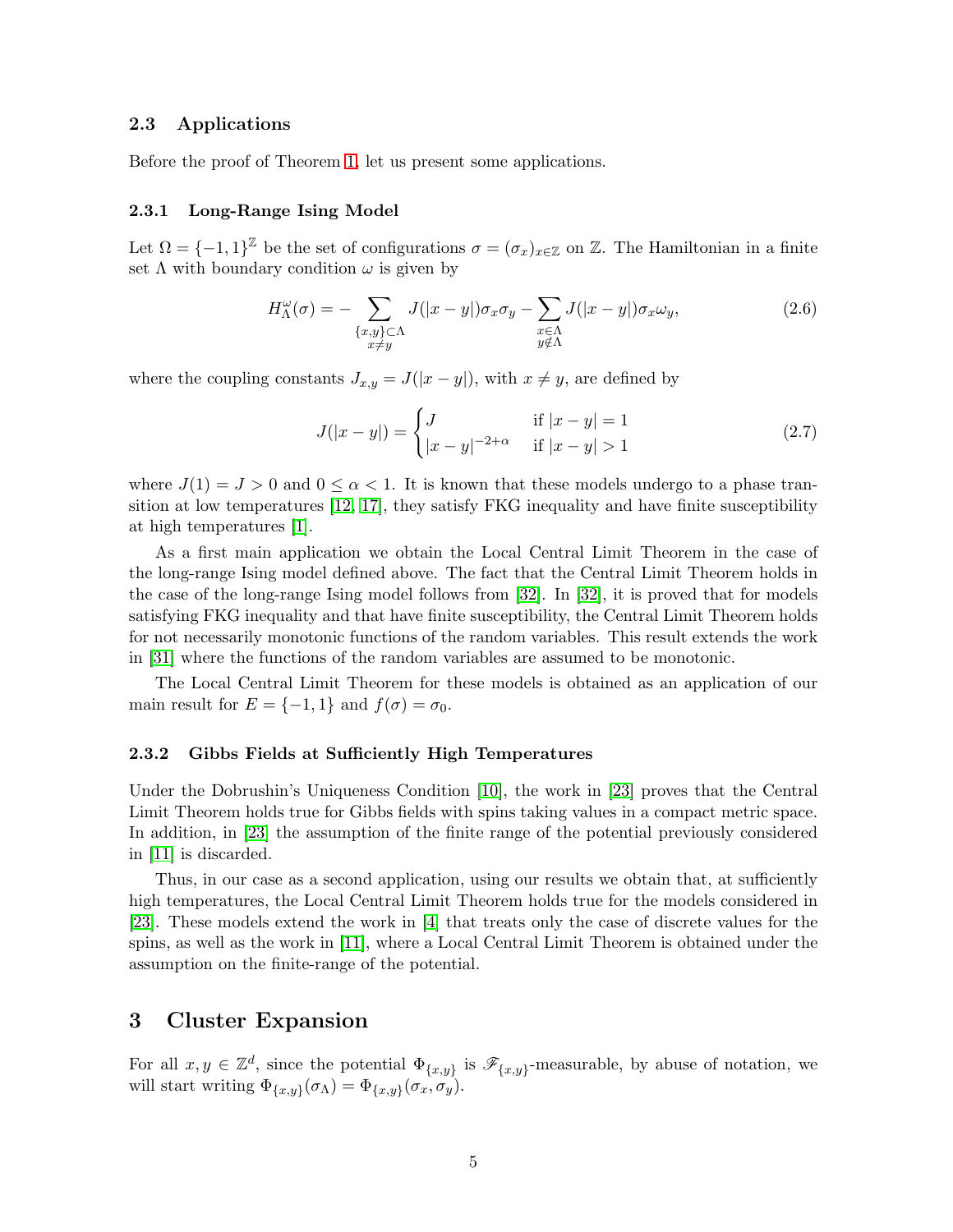For a fixed  $\Lambda \Subset \mathbb{Z}^d$  and  $x \in \Lambda$ , define

$$
h_x^{\omega}(\sigma_x) = h_{x,\Lambda}^{\omega}(\sigma_x) := \sum_{y \notin \Lambda} \Phi_{\{x,y\}}(\sigma_x, \omega_y)
$$

and denote the set of all sets with two-elements in  $\Lambda$  by  $\mathcal{P}_2(\Lambda) = \{A \subseteq \Lambda : |A| = 2\}.$ 

For each  $x \in \Lambda$  and  $\omega \in \Omega$ , define the probability density function  $p_x^{\omega}: E \to \mathbb{R}$  by

$$
p_x^{\omega}(\sigma_x) = p_{x,\beta,\Lambda}^{\omega}(\sigma_x) := \frac{\exp(-\beta h_x^{\omega}(\sigma_x))}{\int_E \exp(-\beta h_x^{\omega}(\sigma_x)) \lambda(\mathrm{d}\sigma_x)},\tag{3.8}
$$

and denote  $\mathbb{E}_x$  be the expected value with respect to  $p_x^{\omega}$ .

Let  $\mathcal{P}_{1,2}$  be a family of non-empty subsets  $b \in \mathbb{Z}^d$ , consisting of at most two points. A polymer R is a set  $\{b_1, \ldots, b_p\}$  of distinct elements  $b_i \in \mathcal{P}_{1,2}$  that is connected in the following sense: for any  $b_l, b_m \in R$ , there exist  $b_{k_1}, \ldots, b_{k_q} \in R$  such that  $b_{k_1} = b_l$ ,  $b_{k_q} = b_m$  and  $b_{k_j} \cap b_{k_{j+1}} \neq \emptyset$ . Let R be the set of all polymers and, if  $R \in \mathcal{R}$ , denote by  $\tilde{R}$  the subset of  $\mathbb{Z}^d$ given by  $\tilde{R} = \bigcup_{b \in R} b$ . For  $t \in \mathbb{R}$ , define the activity function  $\zeta_{\beta}^t : \mathcal{R} \to \mathbb{C}$  as

$$
\zeta_{\beta}^{t}(R) := \int_{E^{\tilde{R}}} \prod_{x \in \tilde{R}} p_{x}^{\omega}(\sigma_{x}) \prod_{b \in R} \xi_{\beta,b}(\sigma) \prod_{x \in \tilde{R}} \lambda(\mathrm{d}\sigma_{x}), \tag{3.9}
$$

where we introduce the notations

$$
\xi_{\beta,\{x\}}(\sigma) = \xi_{\beta,\{x\}}^t(\sigma) := \exp\left(\frac{it(f \circ \theta_x(\sigma) - \mathbb{E}_x(f \circ \theta_x))}{\sqrt{D_k}}\right) - 1,
$$
  

$$
\xi_{\beta,\{x,y\}}(\sigma) := \exp(-\beta \Phi_{\{x,y\}}(\sigma_x, \sigma_y)) - 1.
$$

**Theorem 2.** The partition function  $Z^{\omega}_{\Lambda,\beta}$  can be written as

<span id="page-5-1"></span>
$$
Z_{\Lambda,\beta}^{\omega} = \left(\prod_{x \in \Lambda} \int_{E} e^{-\beta h_x^{\omega}(\sigma_x)} \lambda(\mathrm{d}\sigma_x)\right) \Xi_{\Lambda,\beta}^{\omega},\tag{3.10}
$$

where

$$
\Xi_{\Lambda,\beta}^{\omega} = \Xi_{\Lambda,\beta}^{\omega}(\zeta_{\beta}^{t}) := 1 + \sum_{n=1}^{\infty} \sum_{\substack{\{R_1,\ldots,R_n\}\\ \tilde{R}_i \cap \tilde{R}_j = \emptyset, i \neq j}} \prod_{i=1}^{n} \zeta_{\beta}^{t}(R_i). \tag{3.11}
$$

Moreover,

<span id="page-5-0"></span>
$$
\Xi_{\Lambda,\beta}^{\omega} = \exp\left(\sum_{n=1}^{\infty} \sum_{\substack{R_1\\ \tilde{R}_1 \subset \Lambda}} \cdots \sum_{\substack{R_n\\ \tilde{R}_n \subset \Lambda}} \phi^T(R_1,\ldots,R_n) \prod_{i=1}^n \zeta_{\beta}^t(R_i)\right),\tag{3.12}
$$

with

$$
\phi^T(R_1,\ldots,R_n) = \frac{1}{n!} \sum_{G \in \mathcal{G}_n(R_1,\ldots,R_n)} (-1)^{e(G)},
$$

where the sum is over all the spanning connected graphs G with n vertices  $\{1, \ldots, n\}$ , and edges  $\{i, j\}$  corresponding to pairs  $\{R_i, R_j\}$  such that  $\tilde{R}_i \cap \tilde{R}_j \neq \emptyset$ , and  $e(G)$  is the number of edges in G.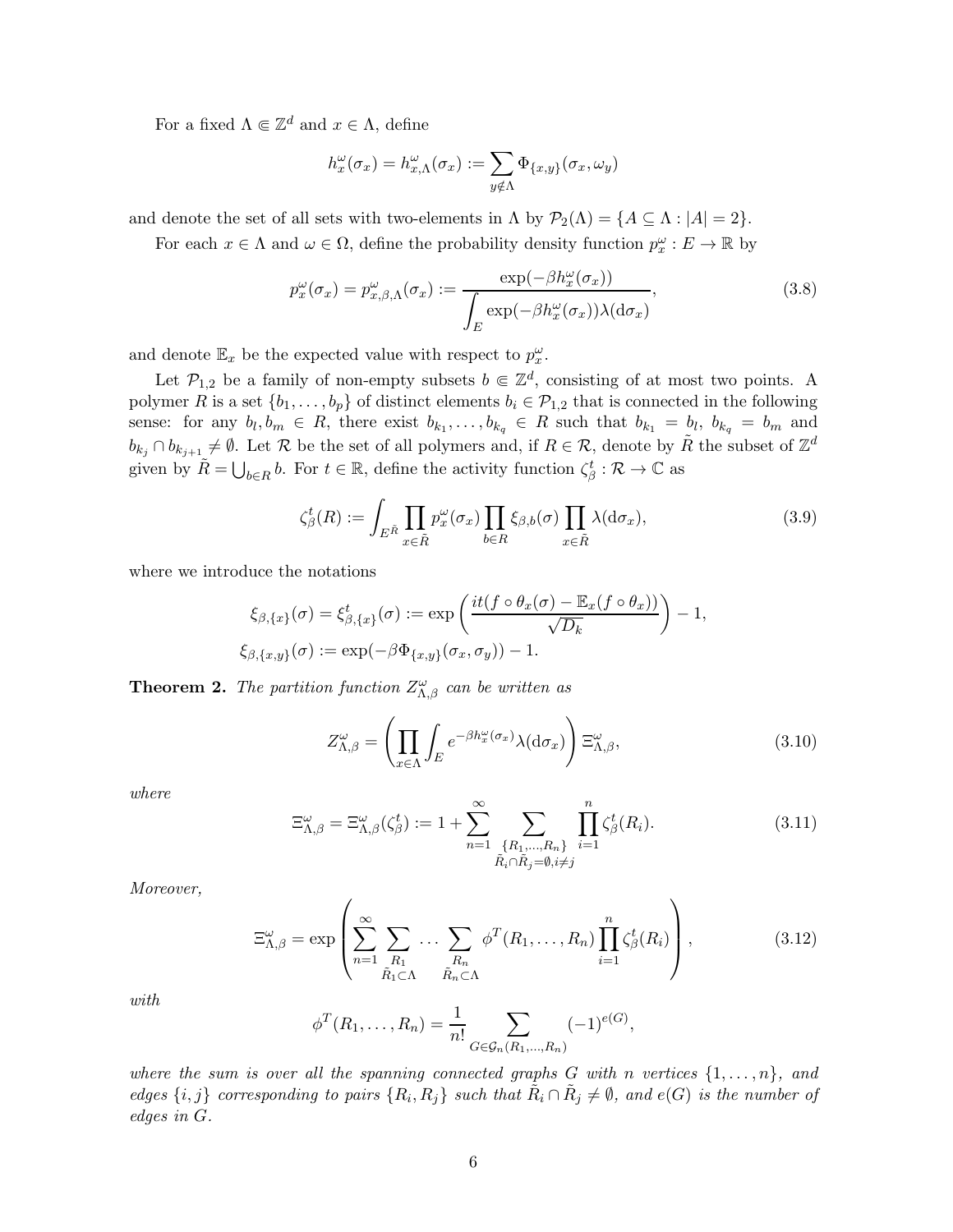For all  $\delta > 0$ , if either  $t = 0$  or  $0 < |t| < \delta \sqrt{D_k}$ , the sum in [\(3.12\)](#page-5-0) is absolutely convergent. Moreover, for a fixed  $\varepsilon > 0$ , there exists  $\alpha = \alpha(\delta, \beta) > 0$  that converges to 0 when  $\beta \to 0$  such that, for every polymer  $R_0$ ,

$$
1 + \sum_{n=1}^{\infty} \sum_{\substack{R_1 \\ \tilde{R}_1 \subset \Lambda}} \dots \sum_{\substack{R_n \\ \tilde{R}_n \subset \Lambda}} |\phi^T(R_0, R_1, \dots, R_n)| \prod_{i=1}^n |\zeta_{\beta}^t(R_i)| \le e^{(1+\varepsilon)|\tilde{R}_0|}
$$
(3.13)

and

$$
\sum_{n=1}^{\infty} \sum_{\substack{R_1 \\ \tilde{R}_1 \subset \Lambda}} \dots \sum_{\substack{R_n \\ \tilde{R}_n \subset \Lambda}} |\phi^T(R_1, \dots, R_n)| \prod_{i=1}^n |\zeta_{\beta}^t(R_i)| \leq \alpha |\Lambda|.
$$
 (3.14)

*Proof.* The proof to obtain the expansion  $(3.10)$  and the expansion  $(3.12)$  will be omitted, since they are similar to the arguments in [\[4\]](#page-9-0) and [\[16\]](#page-10-11) (Chapter 5), respectively.

For  $t = 0$ , the proof that the sum in  $(3.12)$  is absolutely convergent follows as the same argument as in [\[16\]](#page-10-11) (Chapter 6). Assume  $0 < |t| < \delta \sqrt{D_k}$  for some  $\delta > 0$  (we choose a suitable  $\delta$  along the proof).

Note that for every  $x \in \mathbb{Z}^d$ , since  $|f \circ \theta_x(\sigma)| \le ||f||$ , there exists  $\delta_1 > 0$  such that, for every  $0 < \delta < \delta_1$ ,

<span id="page-6-0"></span>
$$
|\xi_{\beta,\{x\}}(\sigma)| = \sqrt{2} \left| 1 - \cos \left( \frac{t}{\sqrt{D_k}} \left( f \circ \theta_x(\sigma) - \mathbb{E}_x(f \circ \theta_x) \right) \right) \right| \le \delta ||f||. \tag{3.15}
$$

For a fixed polymer R with  $\tilde{R} \subseteq \Lambda$ , applying Equation [\(3.15\)](#page-6-0),

$$
|\zeta_{\beta}^{t}(R)| \leq (\delta \|f\|)^{|\tilde{R}|} \int_{E^{\tilde{R}}} \prod_{x \in \tilde{R}} p_{x}^{\omega}(\sigma_{x}) \prod_{\{x,y\} \in R} |\xi_{\beta,\{x,y\}}(\sigma_{x}, \sigma_{y})| \prod_{x \in \tilde{R}} \lambda(\mathrm{d}\sigma_{x}). \tag{3.16}
$$

For  $\varepsilon > 0$ , let

$$
\alpha := [(1 + \delta ||f||)e^{2+\epsilon}]^2 \sup_{x \in \mathbb{Z}^d} \sum_{y \neq x} ||e^{-\beta \Phi_{\{x,y\}}}-1||. \tag{3.17}
$$

Since the potential  $\Phi$  is absolutely summable, there exists  $\beta_0 > 0$  such that for all  $\beta < \beta_0$ , we have  $\alpha < 1$ . For a polymer R, define  $\gamma_R^i \subset R$  be the set of all elements of R with cardinality *i*. Note that  $\tilde{\gamma}_R^2 = \tilde{R}$  and  $\tilde{\gamma}_R^1 \subset \tilde{\gamma}_R^2$ . Define, for connected  $\gamma \subset \mathcal{P}_2(\Lambda)$ ,

<span id="page-6-1"></span>
$$
\hat{\zeta}_{\beta}(\gamma) = \int_{E^{\tilde{\gamma}}} \prod_{x \in \tilde{\gamma}} p_x^{\omega}(\sigma_x) \prod_{\{x,y\} \in \gamma} |\xi_{\beta,\{x,y\}}(\sigma_x, \sigma_y)| \prod_{x \in \tilde{R}} \lambda(\mathrm{d}\sigma_x). \tag{3.18}
$$

For a fixed polymer  $R_0$ ,

$$
\sum_{R:\tilde{R}\cap\tilde{R}_{0}\neq\emptyset} |\zeta_{\beta}^{t}(R)|e^{(1+\varepsilon)|\tilde{R}|} \leq \sum_{R:\tilde{R}\cap\tilde{R}_{0}\neq\emptyset} (\delta||f||)^{|\tilde{\gamma}_{R}^{1}|}\hat{\zeta}_{\beta}(\gamma_{R}^{2})e^{(1+\varepsilon)|\tilde{\gamma}_{R}^{2}|}
$$
\n
$$
= \sum_{\gamma^{2}:\tilde{\gamma}^{2}\cap\tilde{R}_{0}\neq\emptyset} \hat{\zeta}_{\beta}(\gamma^{2})e^{(1+\varepsilon)|\gamma^{2}|} \sum_{\gamma^{1}:\tilde{\gamma}^{1}\subset\tilde{\gamma}^{2}} (\delta||f||)^{|\tilde{\gamma}^{1}|}
$$
\n
$$
= \sum_{\gamma^{2}:\tilde{\gamma}^{2}\cap\tilde{\gamma}_{R_{0}}^{2}\neq\emptyset} [(1+\delta||f||)e^{1+\varepsilon}|^{\tilde{\gamma}^{2}|}\hat{\zeta}_{\beta}(\gamma^{2}). \tag{3.19}
$$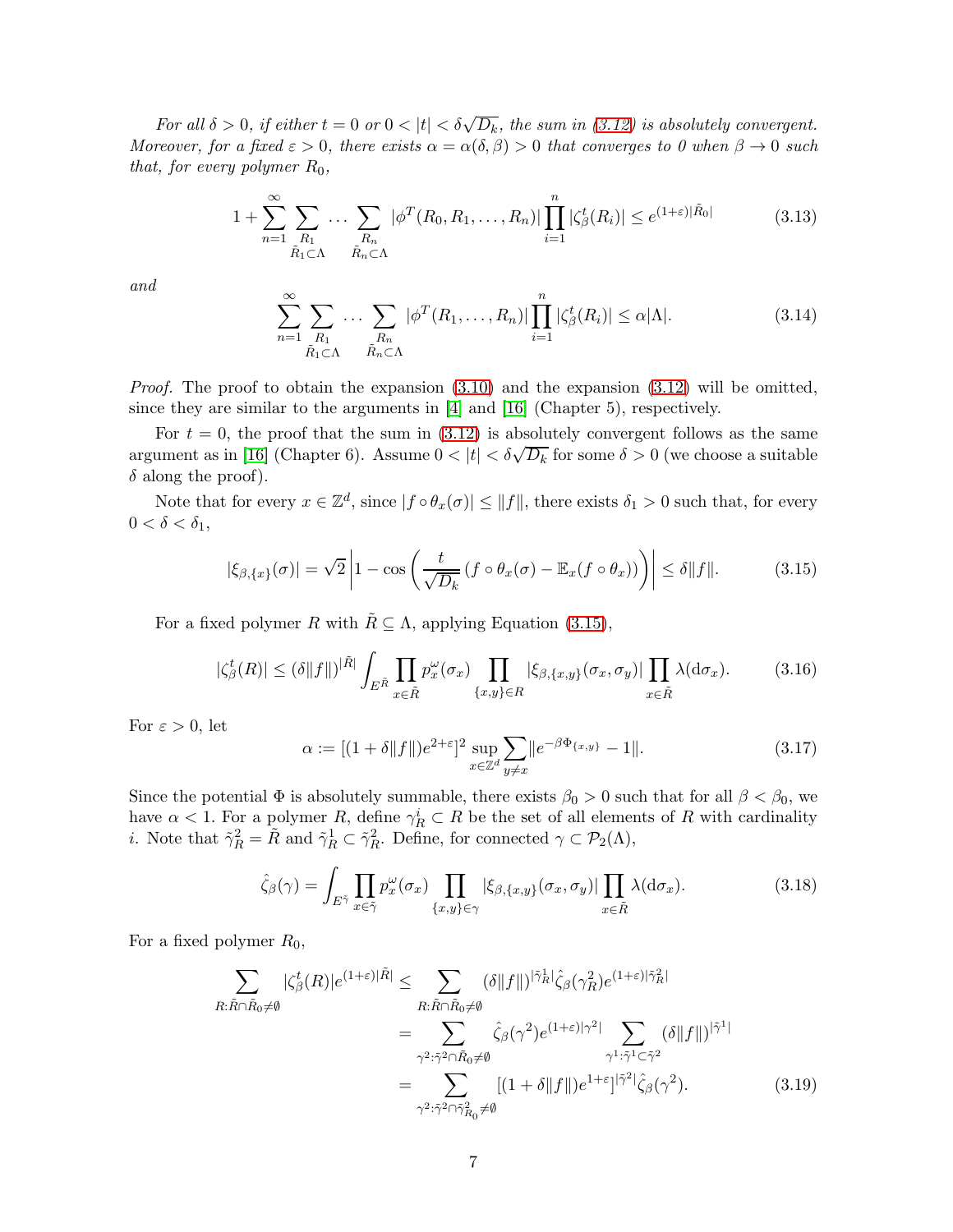By the same argument as in [\[16\]](#page-10-11) (Chapter 6), for  $\delta > 0$  sufficiently small,

<span id="page-7-0"></span>
$$
\max_{z \in \Lambda} \sum_{\gamma^2 : z \in \tilde{\gamma}^2} [(1 + \delta \|f\|) e^{1 + \varepsilon})^{|\tilde{\gamma}|} \hat{\zeta}_{\beta}(\gamma^2) \le \alpha. \tag{3.20}
$$

Using Equations  $(3.19)$  and  $(3.20)$ ,

$$
\sup_{x \in \mathbb{Z}^d} \sum_{R: x \in \tilde{R}} |\zeta_{\beta}^t(R)| e^{(1+\varepsilon)|\tilde{R}|} \le \alpha.
$$
\n(3.21)

the proof finishes by applying the result in [\[14\]](#page-10-15).

# 4 Proof of the main result

<span id="page-7-3"></span>**Proposition 1.** Let  $f : \Omega \to \mathbb{Z}$  be a bounded, non-almost-surely constant,  $\mathscr{F}_0$ -measurable function. There exists a positive constant d such that, for every  $\Lambda \in \mathbb{Z}^d$  and  $x \in \Lambda$ ,

<span id="page-7-1"></span>
$$
\mathbb{E}_x((f \circ \theta_x(\sigma) - \mathbb{E}_x(f \circ \theta_x(\sigma)))^2) \ge d \tag{4.22}
$$

and, for every  $0 < \delta < \pi$ , there exists a positive constant c such that

<span id="page-7-2"></span>
$$
|\mathbb{E}_x(e^{itf \circ \theta_x(\sigma)})| < e^{-c},\tag{4.23}
$$

for all  $\delta \leq |t| \leq \pi$  uniformly with respect to  $\omega$ .

Proof. Both [\(4.22\)](#page-7-1) and [\(4.23\)](#page-7-2) follow from the inequality

$$
\frac{e^{-2\beta\|\Phi\|}}{\lambda(E)}\leq p_x^\omega(\sigma_x)\leq \frac{e^{2\beta\|\Phi\|}}{\lambda(E)},
$$

where  $\|\Phi\|$  is defined in [\(2.1\)](#page-2-0). The inequality [\(4.22\)](#page-7-1) is concluded using Markov inequality.<br>The estimate (4.23) is obtained from Lemma 1 in [11]. The estimate [\(4.23\)](#page-7-2) is obtained from Lemma 1 in [\[11\]](#page-10-0).

As in [\[4\]](#page-9-0), to obtain the main result, we use the following estimate

$$
\sup_{p\in\mathbb{Z}} \left| \sqrt{D_k} \mu_{\Lambda_k,\beta}^{\omega_k}(S_k = p) - \frac{1}{\sqrt{2\pi}} \exp\left(-\frac{(p - \mu_{\Lambda_k,\beta}^{\omega_k}(S_k))^2}{2D_k}\right) \right|
$$
\n
$$
\leq \int_{-B}^{B} \left| \mu_{\Lambda_k,\beta}^{\omega_k} \left(\exp\left(it\bar{S}_k\right)\right) - \exp\left(-t^2/2\right) \right| dt + \int_{|t| \geq B} \exp\left(-t^2/2\right) dt + \int_{B \leq |t| \leq \delta\sqrt{D_k}} \left| \mu_{\Lambda_k,\beta}^{\omega_k} \left(\exp(it\bar{S}_k)\right) \right| dt + \int_{\delta\sqrt{D_k} \leq |t| \leq \pi\sqrt{D_k}} \left| \mu_{\Lambda_k,\beta}^{\omega_k} \left(\exp\left(it\bar{S}_k\right)\right) \right| dt.
$$
\n(4.25)

The convergence of the first integral is a consequence of the Central Limit Theorem, while the convergence of the second integral is a consequence of the tail of a Gaussian random variable. The convergence of the third and fourth integrals are following from Lemma [1](#page-8-0) and [2](#page-8-1) below. The proofs are analogous to Lemma 2.2 and 2.3 in [\[4\]](#page-9-0), respectively. We highlight some steps in which we use the condition of sufficiently high temperatures.

 $\Box$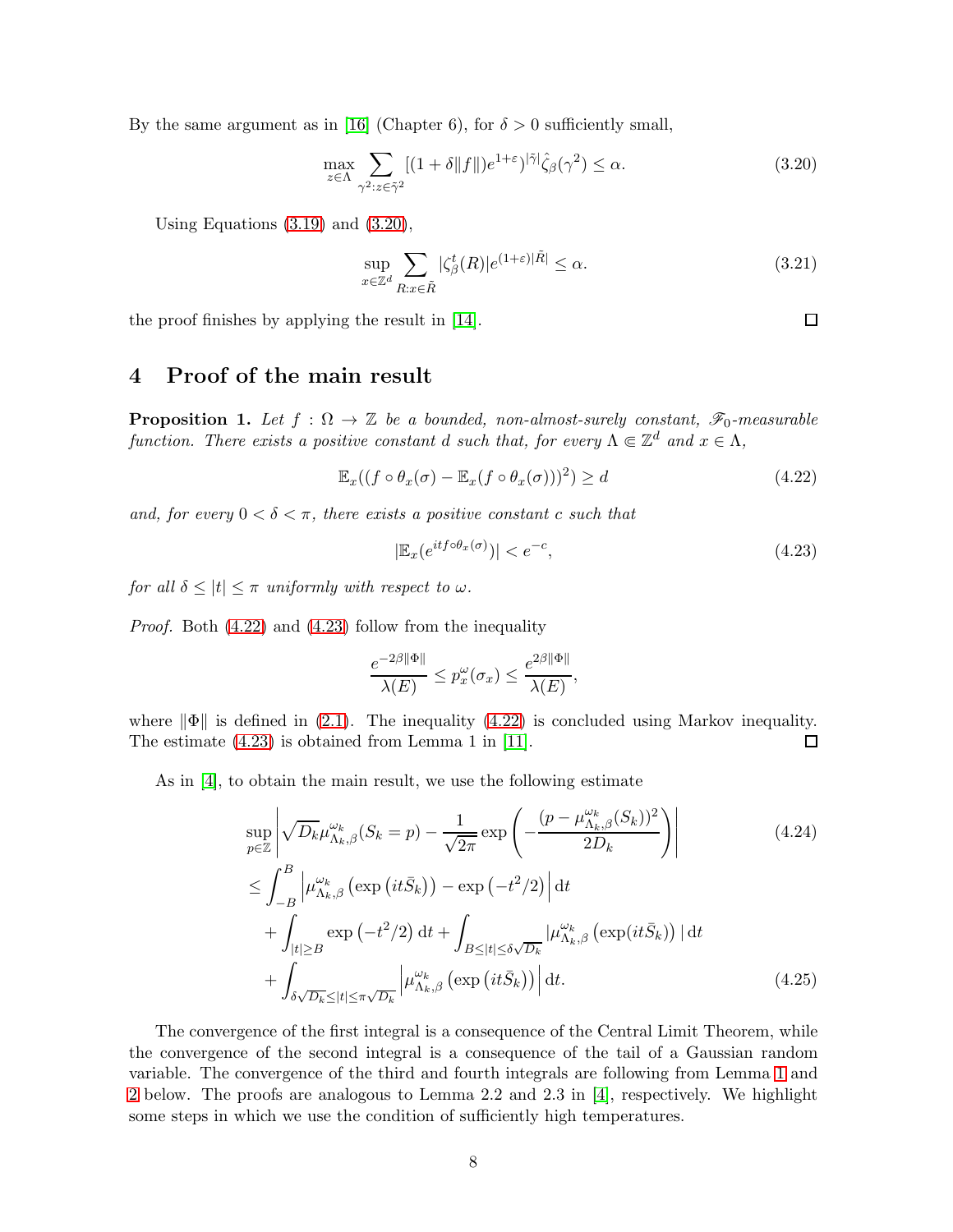<span id="page-8-0"></span>**Lemma 1.** Suppose that  $\Phi$  is an absolutely summable potential,  $f : \Omega \to \mathbb{Z}$  is a bounded, non-almost-surely constant,  $\mathcal{F}_0$ -measurable function. There exists a positive constant D, not depending on  $\omega_k$  and  $\Lambda_k$ , such that, if  $\delta > 0$  and  $\beta > 0$  are small enough and  $|t| \leq \delta \sqrt{D_k}$ , then:

$$
\left| \mu_{\Lambda_k, \beta}^{\omega_k} \left( \exp\left(it \bar{S}_k\right) \right) \right| \le \exp\left(-t^2 D \frac{|\Lambda_k|}{D_k}\right),\tag{4.26}
$$

*Proof.* By Taylor Remainder Theorem, there exists  $0 < \theta < \delta \sqrt{D_k}$  such that

$$
\left| \mu_{\Lambda_k, \beta}^{\omega_k} \left( \exp \left( \frac{it}{\sqrt{D_k}} \sum_{x \in \Lambda_k} (f \circ \theta_x(\sigma) - \mathbb{E}_x (f \circ \theta_x)) \right) \right) \right|
$$
  

$$
\leq \exp \left( \frac{t^2}{2} \sum_{R, |\tilde{R}| = 1} \text{Re} \frac{d^2}{dt^2} \zeta_{\beta}^t(R) \Big|_{t = \theta} \right)
$$
(4.27)

$$
\cdot \exp\left(\frac{t^2}{2} \sum_{\substack{n,R_1,\ldots,R_n \\ \tilde{R}_i \subseteq \Delta_k}}^* |\varphi^T(R_1,\ldots,R_n)| \left|\frac{d^2}{dt^2} \prod_{i=1}^n \zeta_{\beta}^t(R_i) \right|_{t=\theta} \right),\tag{4.28}
$$

where  $\sum^*$  means  $\sum_{i=1}^n$  $|\tilde{R}_i| \geq 2$ . Differentiating the activity functions and applying Proposition [1,](#page-7-3) Equation [\(4.22\)](#page-7-1), we get the following inequalities

<span id="page-8-2"></span>
$$
\left. \text{Re} \frac{d^2}{dt^2} \zeta_{\beta}^t(R) \right|_{t=\theta} \le -\frac{1}{D_k} \left( d - \frac{\delta^2 \|f\|^4}{8} \right)
$$

$$
\left| \frac{d^2}{dt^2} \prod_{i=1}^n \zeta_{\beta}^t(R_i) \right|_{t=\theta} \le \frac{4 \|f\|^2}{D_k} \prod_{i=1}^n \zeta_{\beta}^0(R_i).
$$

The proof finishes taking  $\delta$  sufficiently small, applying cluster expansion in [\(4.28\)](#page-8-2), and taking  $\beta$  sufficiently small.  $\Box$ 

<span id="page-8-1"></span>**Lemma 2.** Suppose that  $\Phi$  is an absolutely summable potential,  $f : \Omega \to \mathbb{Z}$  is a bounded, non-almost-surely constant,  $\mathscr{F}_0$ -measurable function. For every  $\delta > 0$ , there exists a positive constant C, not depending on  $\omega_k$  and  $\Lambda_k$ , such that, if  $\delta \sqrt{D_k} \leq |t| \leq \pi \sqrt{D_k}$ , and  $\beta > 0$  is small enough, then

<span id="page-8-3"></span>
$$
\left| \mu_{\Lambda_k, \beta}^{\omega_k} \left( \exp\left( it \bar{S}_k \right) \right) \right| \le \exp\left( -C \left| \Lambda_k \right| \right). \tag{4.29}
$$

*Proof.* For a fixed positive real constant  $c$ , define the real activity function

$$
\eta_{\beta}^{c}(R) = e^{c|\tilde{R}|} \zeta_{\beta}^{0}(R).
$$

The cluster expansion convergence holds for this modified version of the activity function following closely the technique in [\[16\]](#page-10-11) (Chapter 6). Indeed the proof is similar with the modification

$$
\alpha = e^{2(2+\varepsilon+c)} \sup_{z \in \mathbb{Z}^d} \sum_{y \neq z} ||e^{-\beta \Phi_{\{y,z\}}}-1||.
$$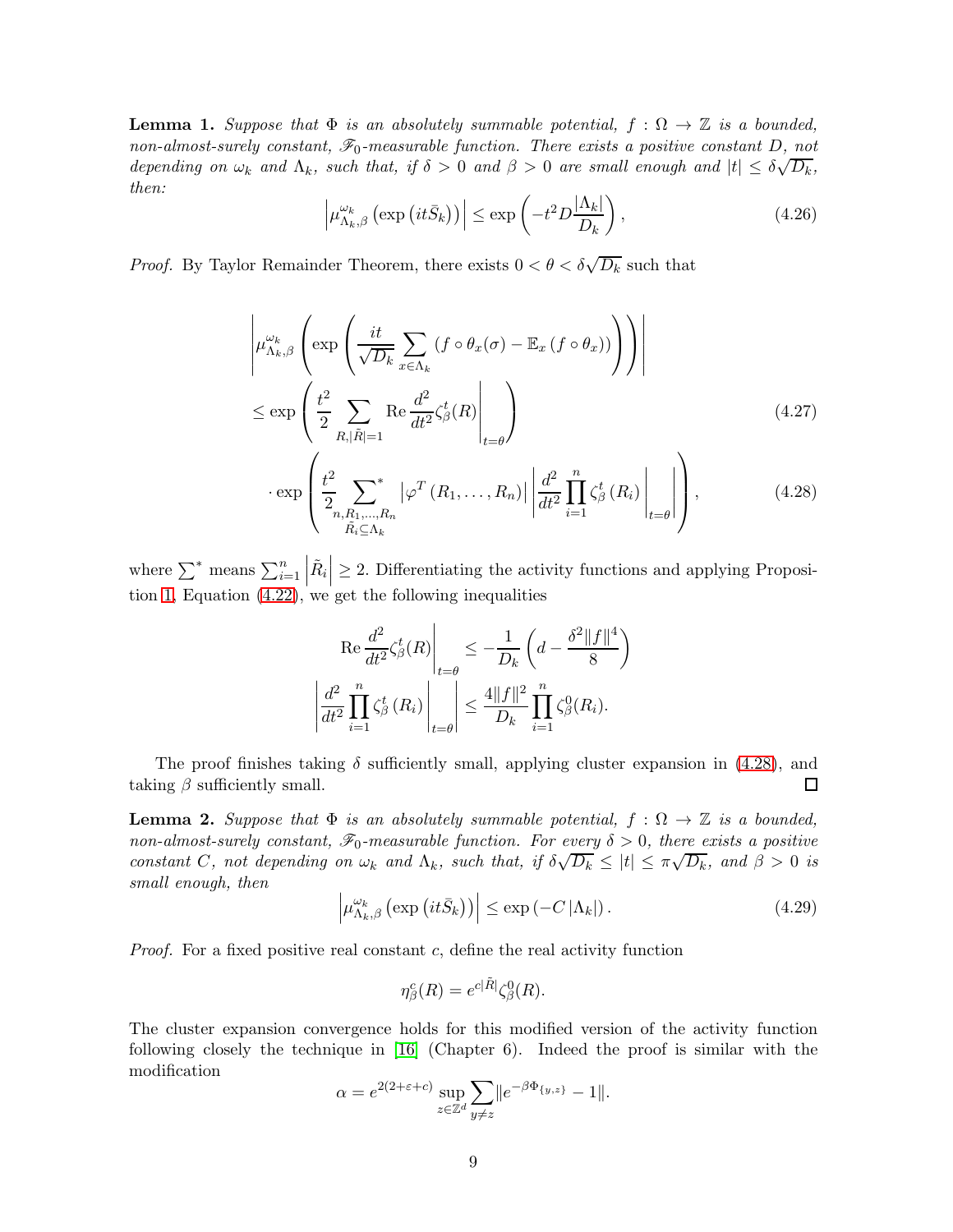Note that  $\alpha < 1$  for sufficiently small  $\beta$ . Since

<span id="page-9-6"></span>
$$
\sup_{x \in \mathbb{Z}^d} \sum_{R: x \in \tilde{R}} |\eta_{\beta}^c(R)| e^{(1+\varepsilon)|\tilde{R}|} \le \alpha,\tag{4.30}
$$

applying the result in [\[14\]](#page-10-15), for a fixed polymer  $R_0$ ,

<span id="page-9-7"></span>
$$
1 + \sum_{n=1}^{\infty} \frac{1}{n!} \sum_{(R_1, \dots, R_n)} |\phi^T(R_0, R_1, \dots, R_n)| \prod_{i=1}^n |\eta_{\beta}^c(R_i)| \le e^{(1+\varepsilon)|\tilde{R}_0|}.
$$
 (4.31)

By Proposition [1,](#page-7-3) using Equation [\(4.23\)](#page-7-2), for every  $\delta \sqrt{D_k} \leq |t| \leq \pi \sqrt{D_k}$ , we have

$$
\left| \mu_{\Lambda_k, \beta}^{\omega_k} \left( \exp\left(it\bar{S}_k\right) \right) \right| \le e^{-c|\Lambda_k|} \frac{\Xi_{\Lambda_k, \beta}^{\omega_k} \left(|\eta_c|\right)}{\Xi_{\Lambda_k, \beta}^{\omega_k} \left(\eta_0\right)}.\tag{4.32}
$$

Using Equations [\(4.30\)](#page-9-6) and [\(4.31\)](#page-9-7),

$$
\frac{\Xi_{\Lambda_k,\beta}^{\omega_k}(|\eta_c|)}{\Xi_{\Lambda_k,\beta}^{\omega_k}(\eta_0)} \le e^{\alpha|\Lambda_k|},\tag{4.33}
$$

then Equation [\(4.29\)](#page-8-3) holds when  $\beta$  is sufficiently small.

### Acknowledgements

The authors would like to kindly thank A. van Enter and R. Fernández for very useful discussions. Also, both authors would like to acknowledge the support of the NYU-ECNU Institute of Mathematical Sciences at NYU Shanghai.

# <span id="page-9-5"></span>References

- [1] M. Aizenman, J. Chayes, L. Chayes, C. Newman. Discontinuity of the Magnetization in the One-Dimensional  $1/|x-y|^2$  Percolation, Ising and Potts Models. *J. Stat. Phys.* **50**(1): 1–40, 1988.
- <span id="page-9-1"></span>[2] A. Berry. The accuracy of the Gaussian approximation to the sum of independent variates. Transactions of the American Mathematical Society 49(1): 122–136, 1941.
- <span id="page-9-2"></span>[3] E. Bolthausen. On the central limit theorem for stationary mixing random fields. The Annals of Probability: 1047–1050, 1982.
- <span id="page-9-0"></span>[4] M. Campanino, D. Capocaccia, and B. Tirozzi. The local central limit theorem for a Gibbs random field. Comm. Math. Phys. 70(2): 125–132, 1979.
- <span id="page-9-4"></span>[5] M. Campanino, G. Del Grosso, and B. Tirozzi. Local limit theorem for Gibbs random fields of particles and unbounded spins. Journal of Mathematical Physics 20(8): 1752– 1758, 1979.
- <span id="page-9-3"></span>[6] T. Cox, and G. Grimmett. Central limit theorems for percolation models. Journal of *Statistical Physics*  $25(2)$ :  $237-251$ , 1981.

 $\Box$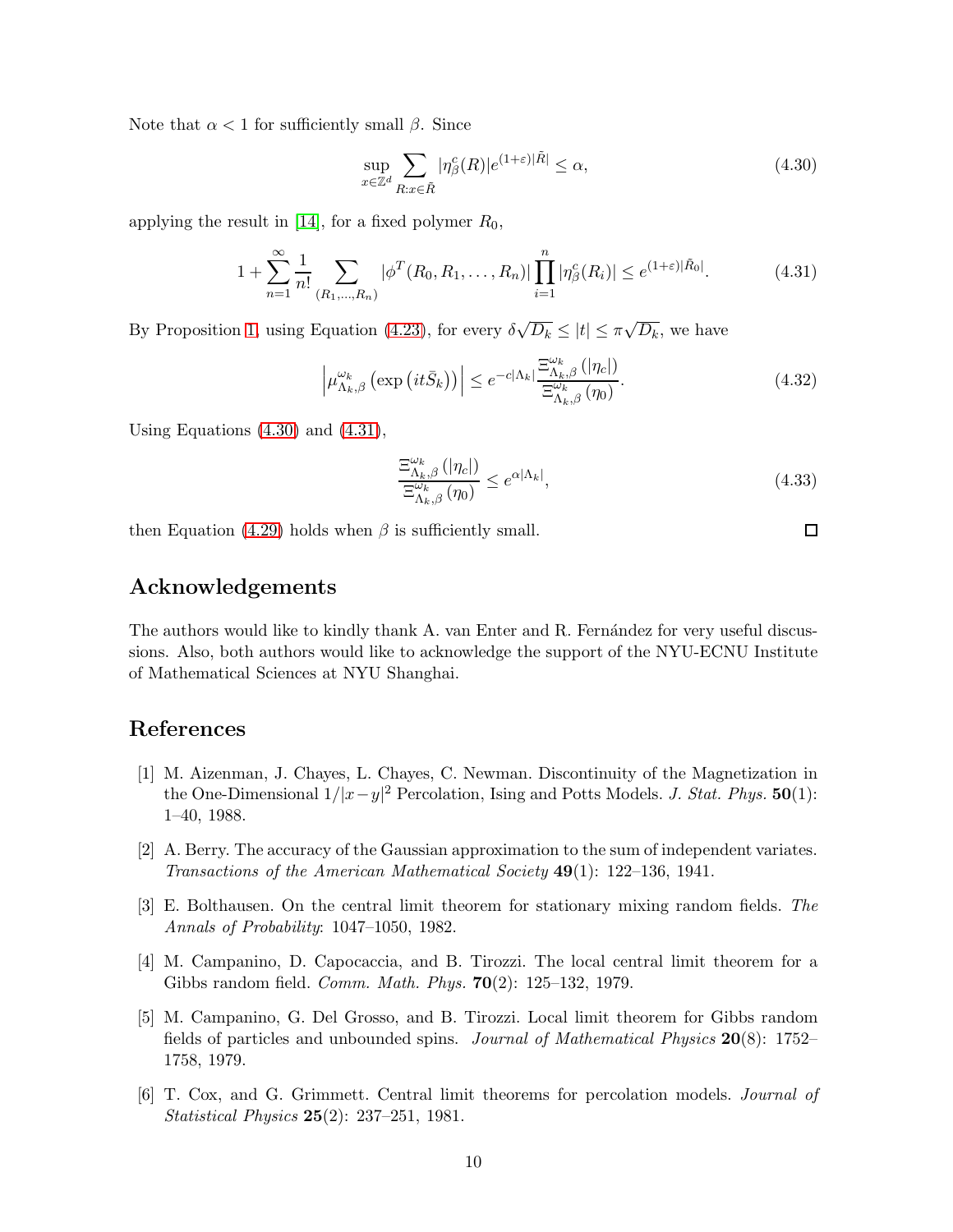- <span id="page-10-3"></span><span id="page-10-2"></span>[7] T. Cox, and G. Grimmett. Central limit theorems for associated random variables and the percolation model. The Annals of Probability: 514–528, 1984.
- [8] J. De Coninck. Gaussian fluctuations for the magnetization of Lee-Yang ferromagnets at zero external field. Journal of Statistical Physics 47(3): 397–407, 1987.
- <span id="page-10-14"></span>[9] G. Del Grosso. On the local central limit theorem for Gibbs processes. Comm. Math. *Phys.* **37** $(2)$ : 141–160, 1974.
- <span id="page-10-0"></span>[10] R.L. Dobrushin. The description of the random field by its conditional distributions and its regularity conditions. Theor. Probab. Appl. 13(2): 197–224, 1968.
- <span id="page-10-12"></span>[11] R.L. Dobrushin, and B. Tirozzi. The central limit theorem and the problem of equivalence of ensembles. Comm. Math. Phys. 54(2): 173–192, 1977.
- <span id="page-10-1"></span>[12] F.J. Dyson. Existence of a Phase Transition in a One-Dimensional Ising Ferromagnet. Comm. Math. Phys. 12: 91–107, 1969.
- <span id="page-10-15"></span>[13] C.-G. Esseen. On the Liapunoff limit of error in the theory of probability. Arkiv for Matematik, Astronomi och Fysik A: 1–19, 1942.
- [14] R. Fernández, A. Procacci. Cluster expansion for abstract polymer models. New bounds from an old approach. Comm. Math. Phys. 274(1): 123–140, 2007.
- <span id="page-10-11"></span>[15] C.M. Fortuin, P.W. Kasteleyn, J. Ginibre. Correlation Inequalities on some Partially Ordered Sets. Comm. Math. Phys. 22: 89–103, 1971.
- <span id="page-10-13"></span>[16] S. Friedli, Y. Velenik. Statistical Mechanics of Lattice Systems: A Concrete Mathematical Introduction. Cambridge University Press, Cambridge, 2017.
- [17] J. Fröhlich, T. Spencer. The Phase Transition in the One-Dimensional Ising Model with  $1/r^2$  interaction energy. Comm. Math. Phys. 84: 87-101, 1982.
- <span id="page-10-10"></span><span id="page-10-9"></span>[18] G. Gallavotti, G. Jona-Lasinio. Limit theorems for multidimensional Markov processes. Comm. Math. Phys. 41(3): 301–307, 1975.
- [19] G. Gallavotti, A. Martin-Löf. Block-spin distributions for short-range attractive Ising models. Il Nuovo Cimento B (1971-1996) 25(1): 425–441, 1975.
- <span id="page-10-4"></span>[20] H.-O. Georgii. Canonical and grand canonical Gibbs states for continuum systems. Comm. *Math. Phys.*  $48(1)$ : 31–51, 1976.
- <span id="page-10-6"></span><span id="page-10-5"></span>[21] G. Hegerfeldt, C. Nappi. Mixing properties in lattice systems. Comm. Math. Phys. 53(1): 1–7, 1977.
- [22] D. Iagolnitzer, B. Souillard. Lee-Yang theory and normal fluctuations. Physical Review B 19(3): 1515, 1979.
- <span id="page-10-8"></span>[23] H. Künsch. Decay of Correlations under Dobrushin's Uniqueness Condition and its Applications. Commun. Math. Phys. 84: 207–222, 1982.
- <span id="page-10-7"></span>[24] V. Malyshev. A central limit theorem for Gibbsian random fields. Doklady Akademii Nauk. Russian Academy of Sciences, 224(1), 1975.